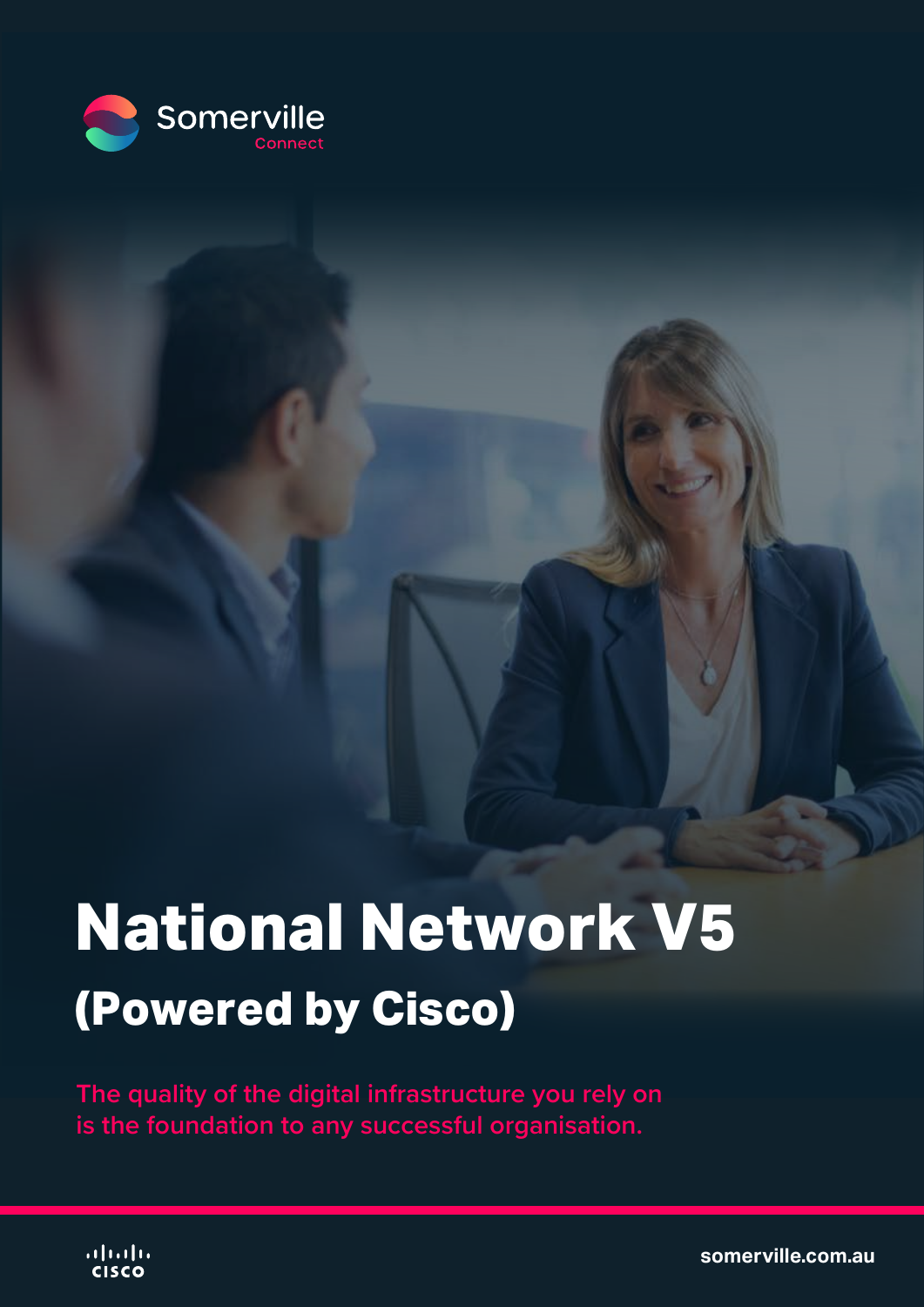# **National Network V5**

**The quality of the digital infrastructure you rely on is the foundation to any successful organisation.**

**We understand that selecting the right IT services partner is never easy when you have ever changing and complex needs. However, one thing remains constant; the investment the partner has made in its own network that supports your connectivity requirements.**

**Somerville's National Network V5, powered by Cisco carrier network technologies, introduces new architecture and deployment capabilities, increased capacity and stronger performance, security and visibility.**

**The million dollar (1.2M) investment in Somerville's network is built on Cisco's Network Convergence System (NCS) platform that offers industry-leading 100 GbE and 400 GbE capacities to cater to today's**  high capacity traffic volumes and customer requirements.

**Equipped with robust security, telemetry, advanced management and resilient capabilities, Somerville's National Network V5 is designed for operational simplicity and also features MPLS segment routing and long-term scalability and automation in mind.**



## **Problems Solved**

- **• Total cost of ownership for customers is lower so you can enjoy more competitively priced connectivity solutions.**
- **• Get the most responsive and proactive service and support – don't wait around for a call back.**
- **• Adapt quickly with faster transitioning capabilities and service modifications, reducing complexity and risk.**
- **• We provide the solution your organisation actually needs. Not the other way around.**
- **• We don't believe in lock-in contract terms so you can enjoy flexibility in service modifications as your business grows and adapts.**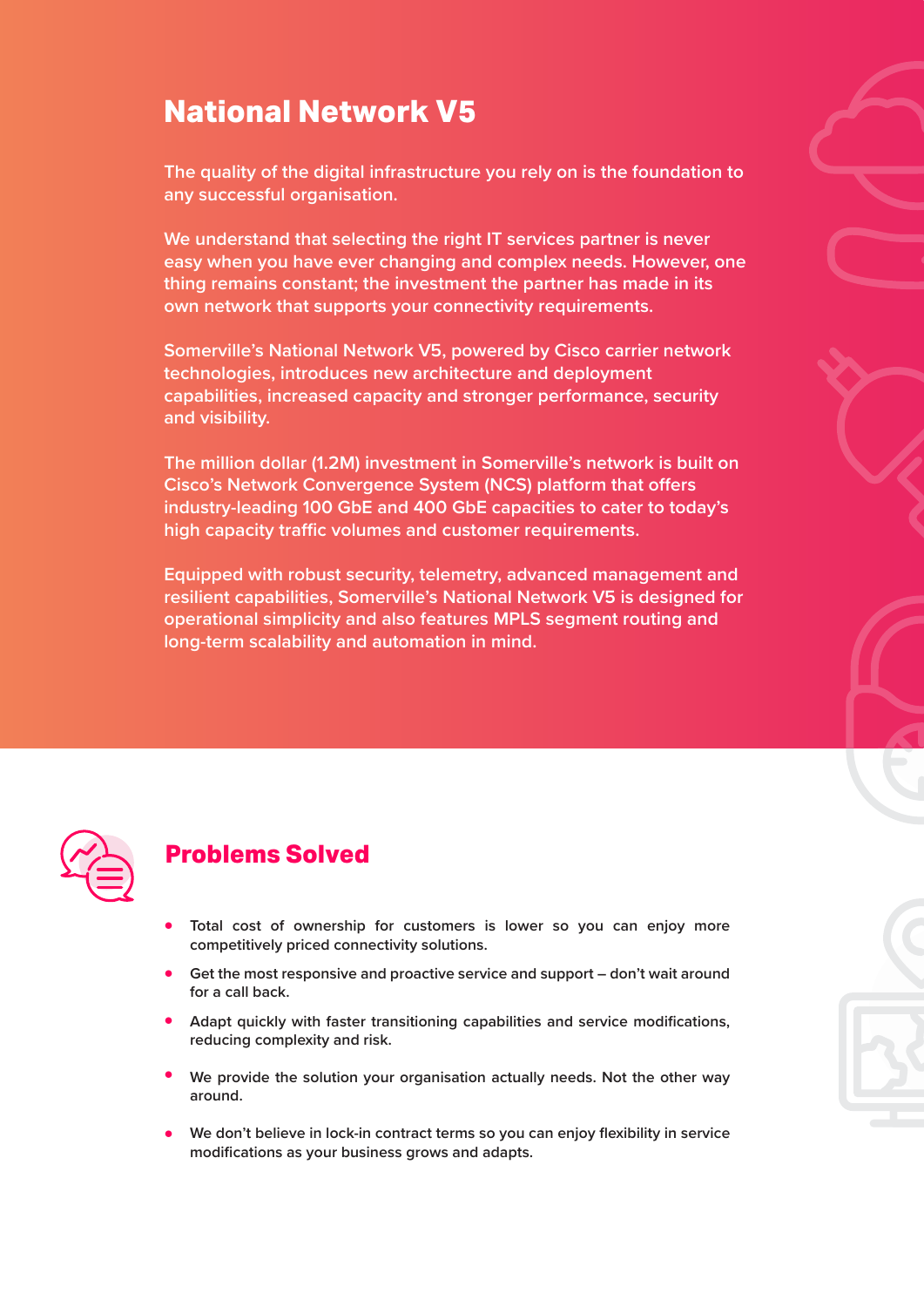

#### **Why Somerville?**

- **• We're an IT services partner that genuinely understands your challenges and can help you address them with network infrastructure that's scalable for your needs today, and tomorrow.**
- **• Somerville are not your average Internet Service Provider. We're better positioned to develop fit-for-purpose, tailor-made technology solutions to organisations Australia-wide.**
- **• Our core network upgrade supports security and compliance requirements for added peace of mind.**
- **• We have a strong partnership with Cisco – the largest and most reputable networking technology company in the world.**
- **• We're dedicated to building the most resilient network infrastructure to support our customer connectivity requirements and guarantee network uptime.**
- **•** We offer more competitively priced connectivity solutions.

## **Key benefits**

- **Higher Service Level Agreements**
- **Improved architectural capabilities enabling the provision of more adaptable and customized solutions**
- **Industry leading performance**
- **Automated customer requirements and lower overall total cost of ownership**
- **Enhanced security architecture**
- **Stronger resilience, higher uptimes and better performance**
- **Better visibility and reporting capabilities**
- **Improved deployment timeframes, accelerating the time to value for our customers**